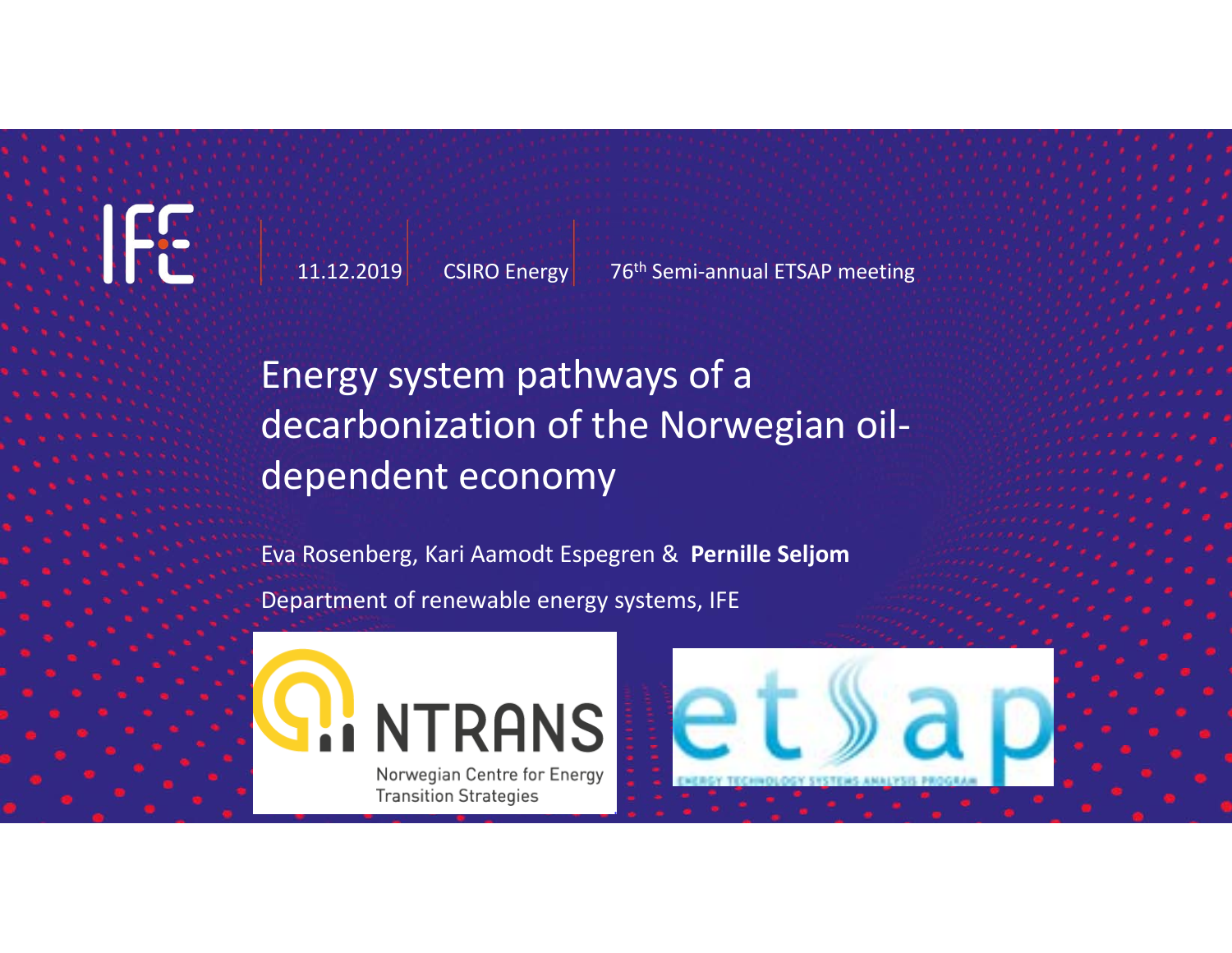#### **Transition pathways 01 Norwegian energy system 02 TIMES energy system pathways Outline**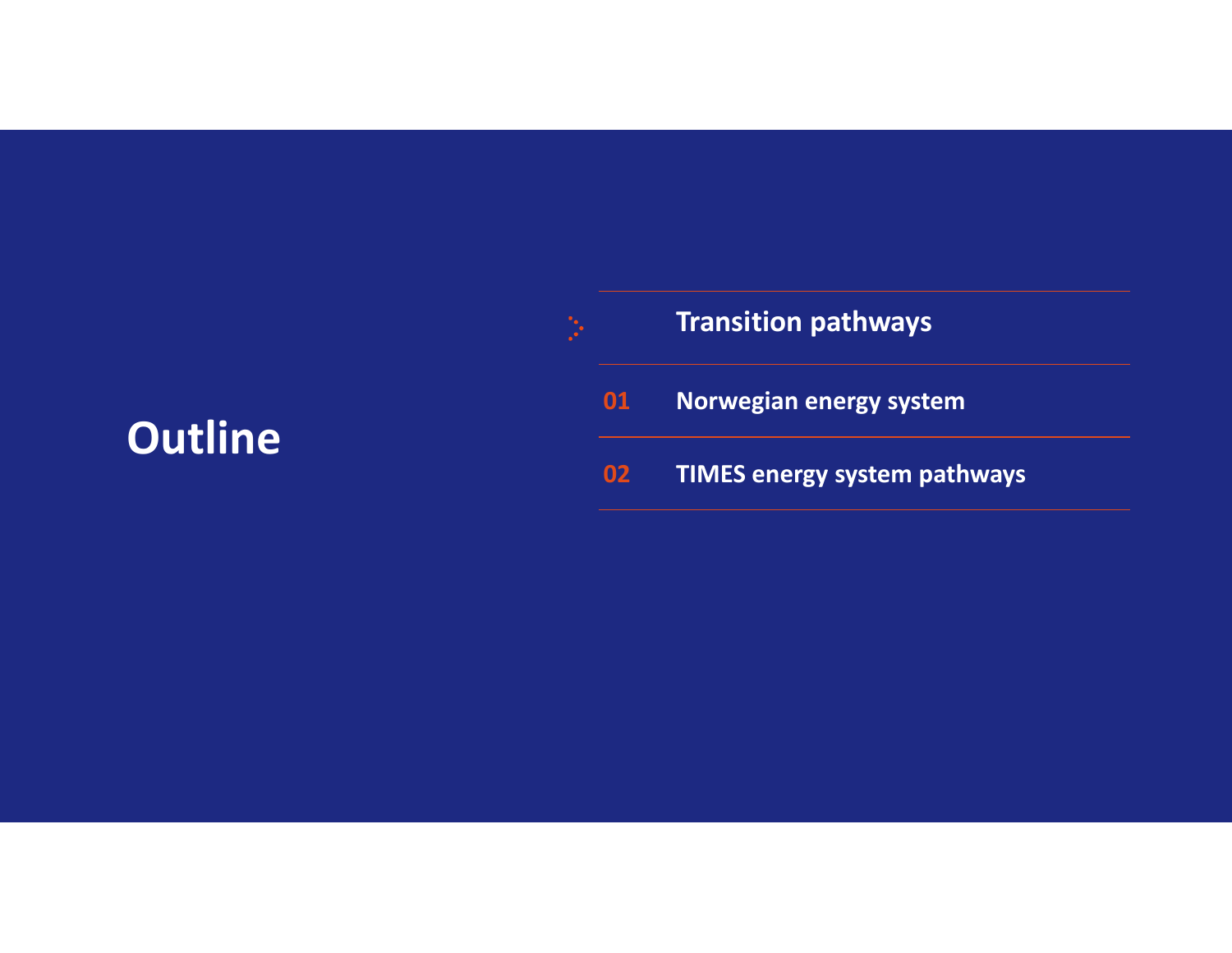# **Part I – Norwegian energy system**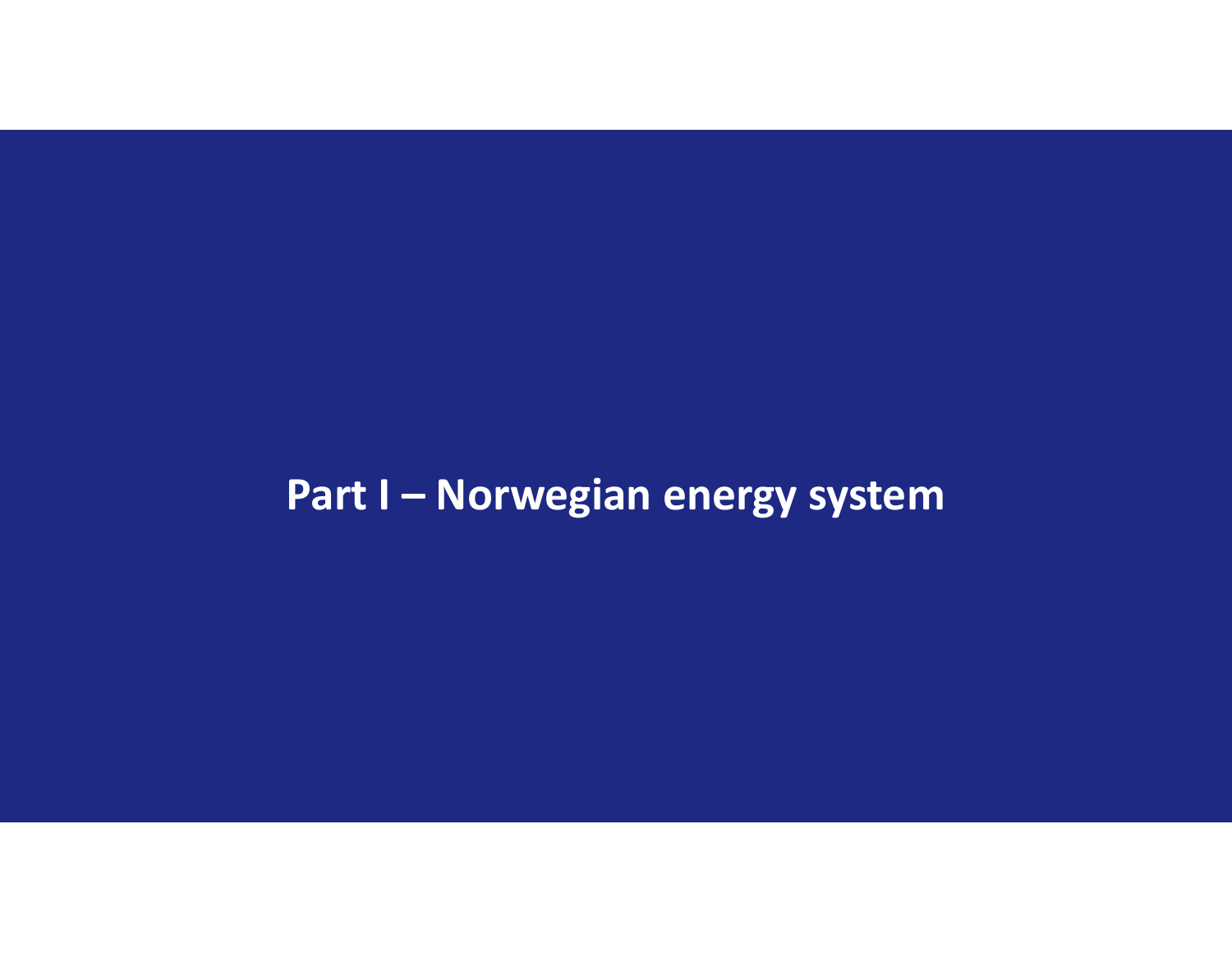# **The Norwegian energy system**



**IFE** 



- • Electricity generation mainly based on hydropower
	- •2017: 96%
	- $\bullet$ Large water reservoirs ‐ 50% of European capacity
	- Cold climate  $\rightarrow$  High demand for space heating
- • Historically electricity has been relatively inexpensive
	- •Energy‐intensive industry
	- $\bullet$ Electricity based heating system
- •Large potential for onshore and offshore wind power
- • EVs dominate new car sale
	- Petroleum sector‐ oil & gas export
		- •25% of EUs gas demand in 2017
		- $\bullet$ 2 % of global oil demand



4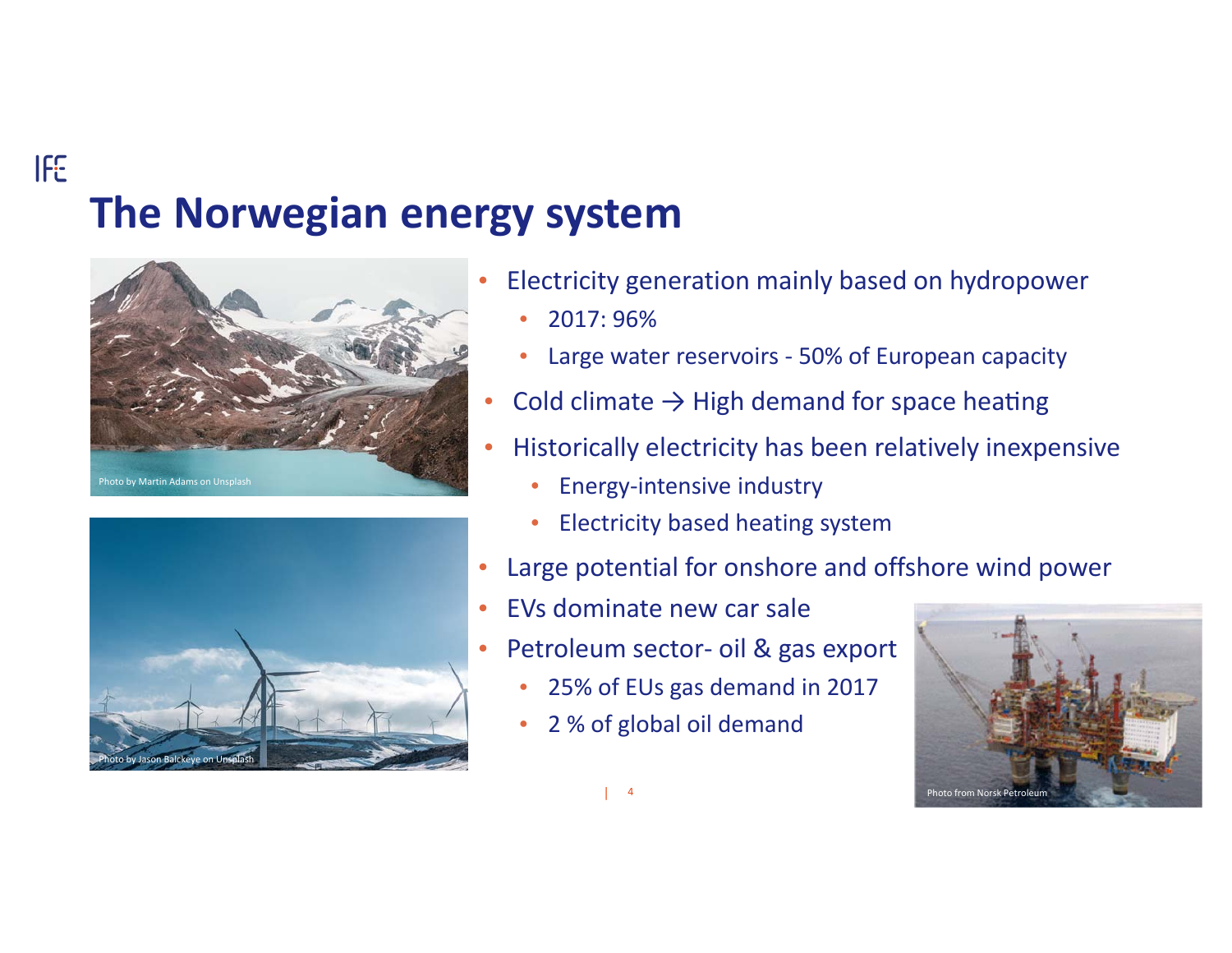# **Final energy consumption in Norway**

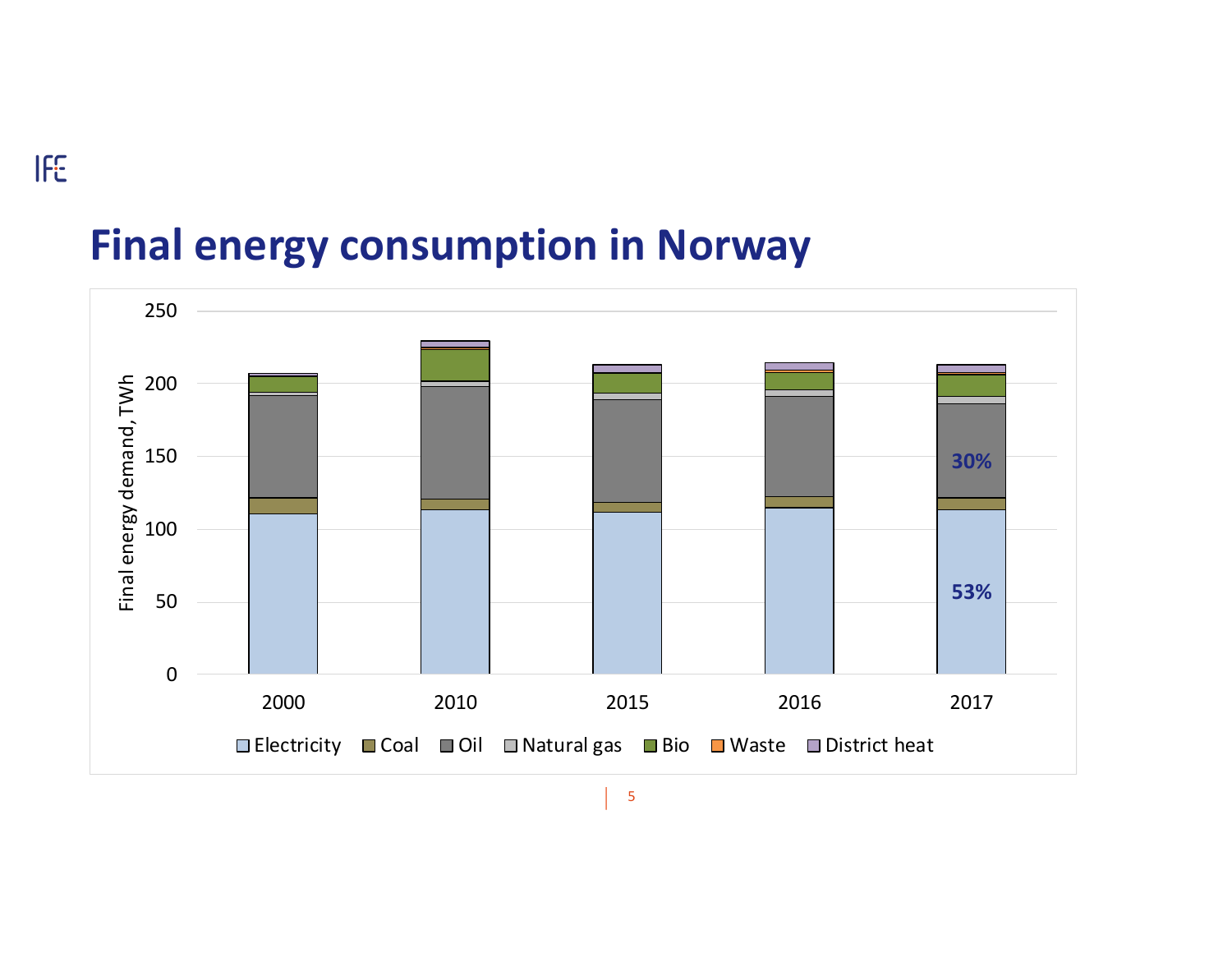# **A transition requires CO 2 cuts in transport, industry, and oil and gas**



Ref

**IFE**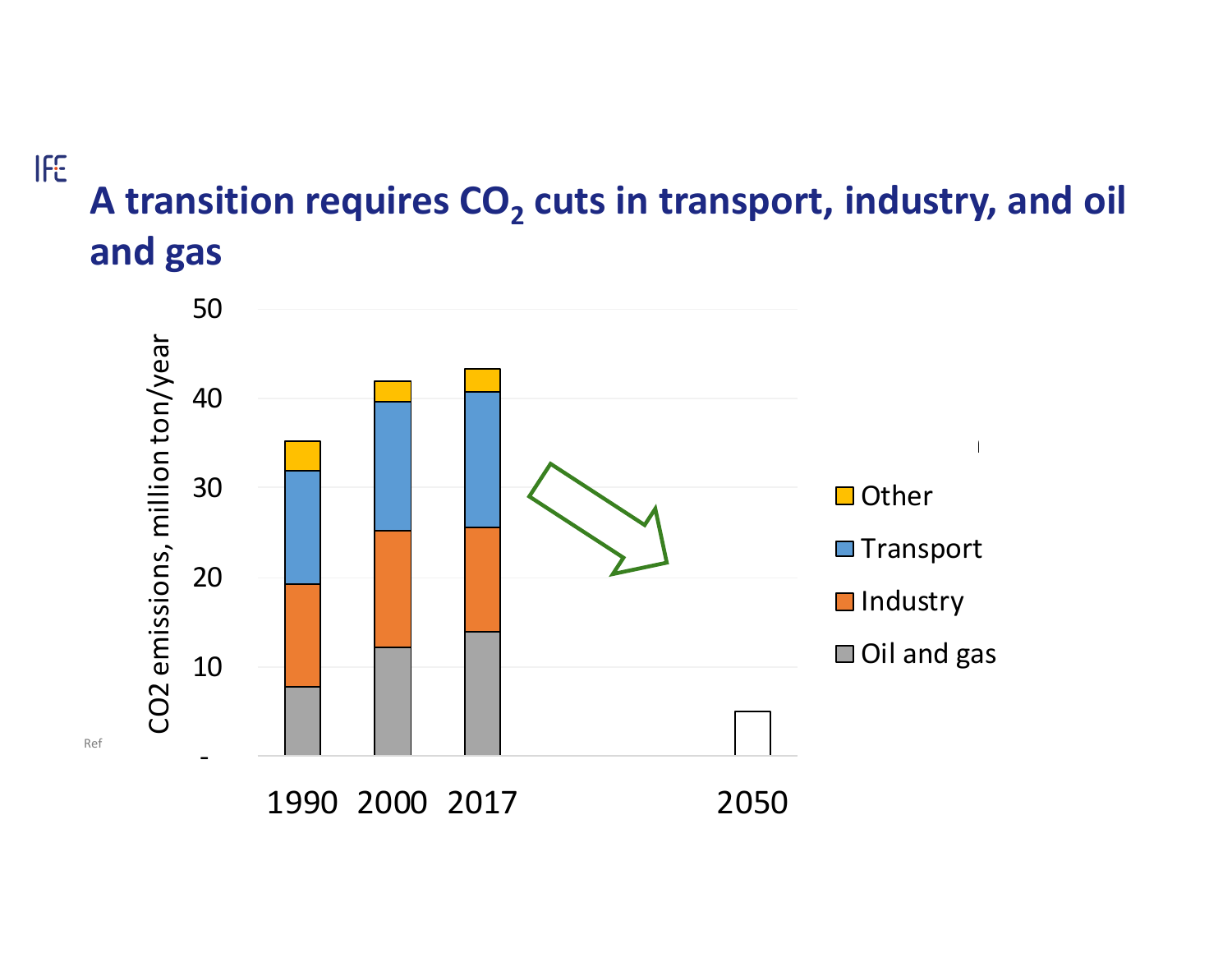# **Norwegian GHG emission targets**

#### •**2030: non‐ETS target**

- $\bullet$  Minimum 45% reduction in 2030 compared to 2005
- • Minimum 31 % reduction in 2030 compared to 2017
- $\bullet$ **2050: Climate neutrality**
- $\bullet$  80‐95% reduction compared to 1990
- $\bullet$ • 1990: 51.2 Gton CO $_2$  eq.
- • $\bullet~$  2017: 52.9 Gton CO $_2$  eq.

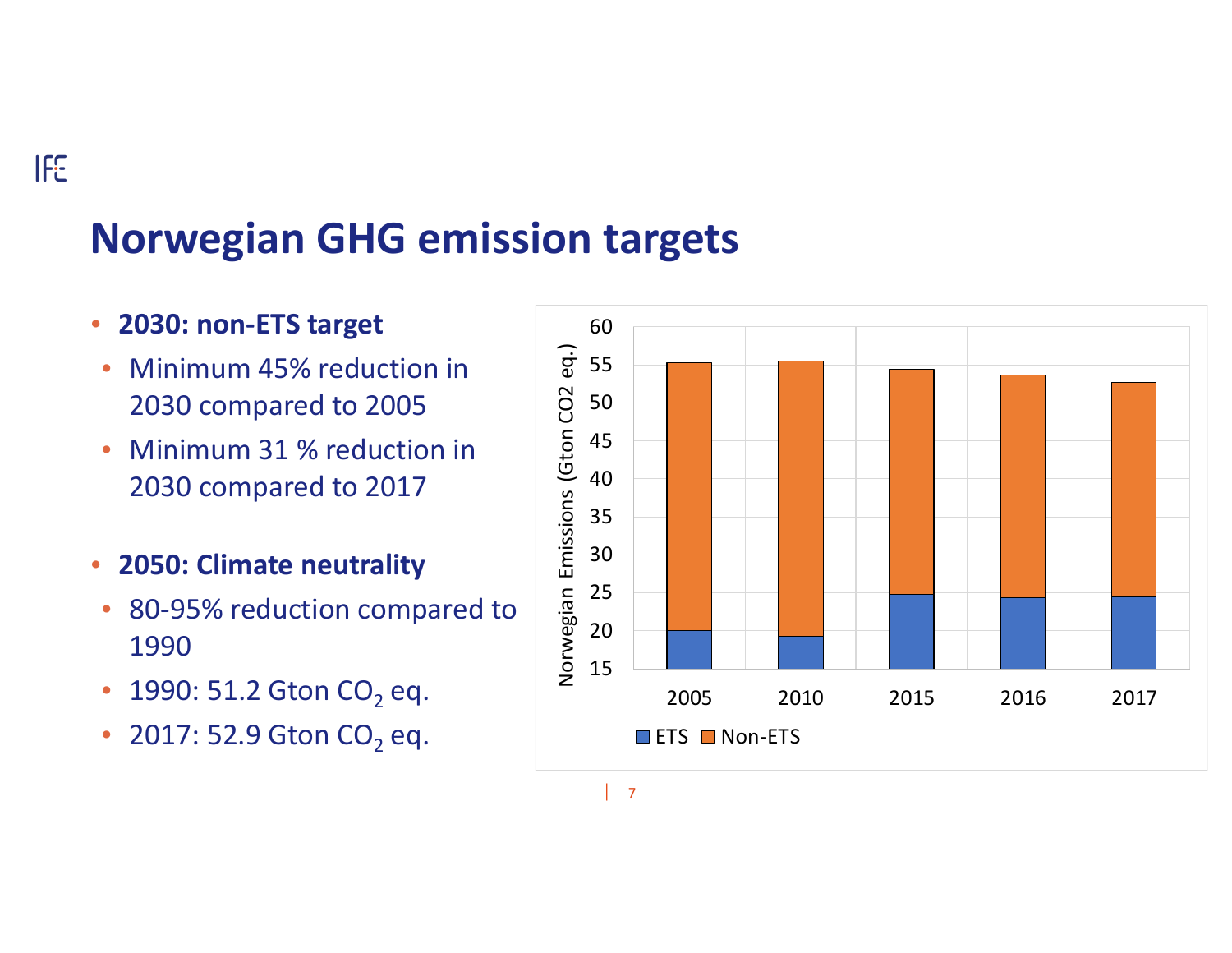# **Energy system**

•Biomass resources are limited and have multiple applications

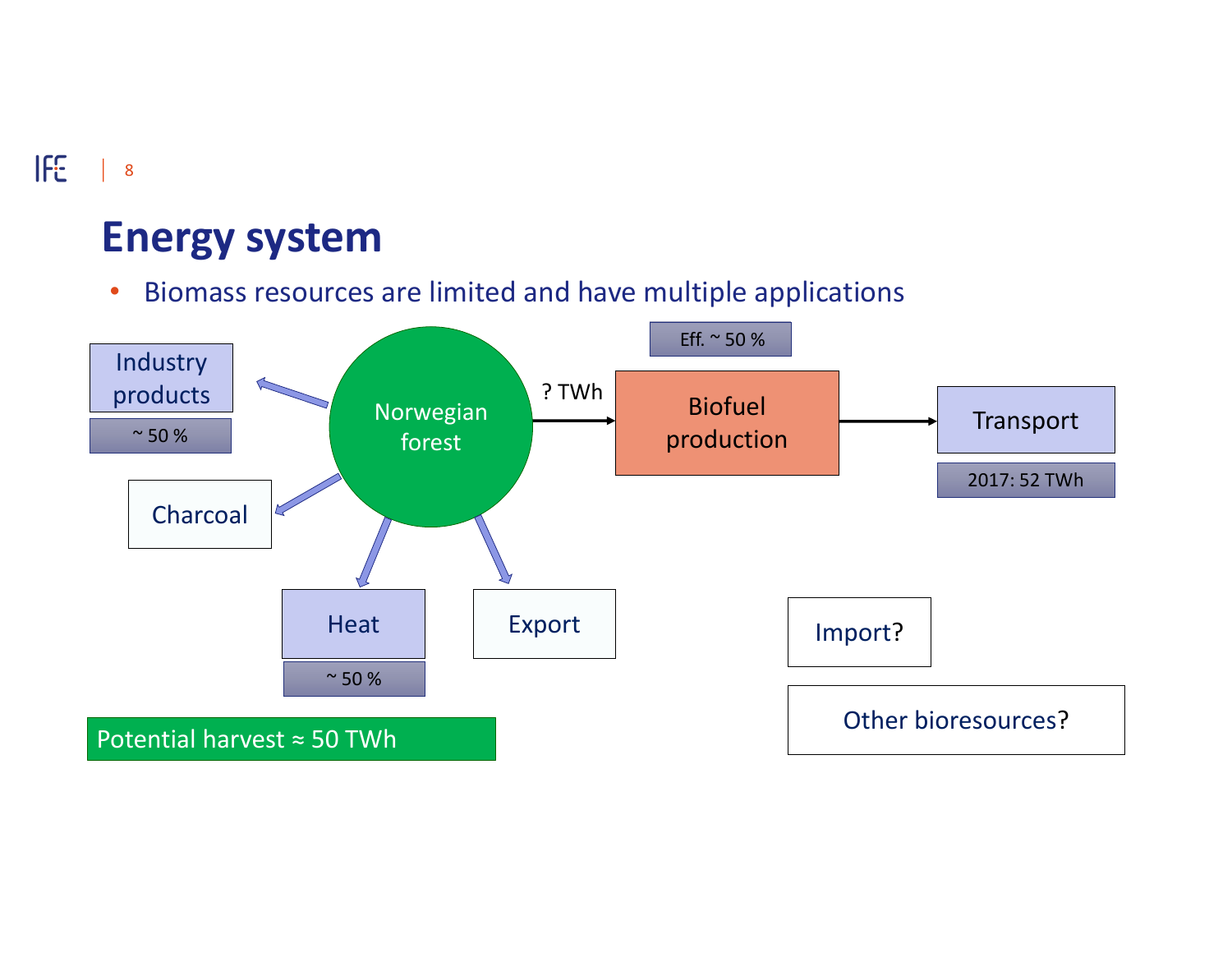## **Norwegian petroleum sector**

- Official production prognosis from Norwegian Petrolum: https://www.norskpetroleum.no/
- Erna Solberg, November 2018: «The person shutting down the Norwegian petroleum sector is not yet born»

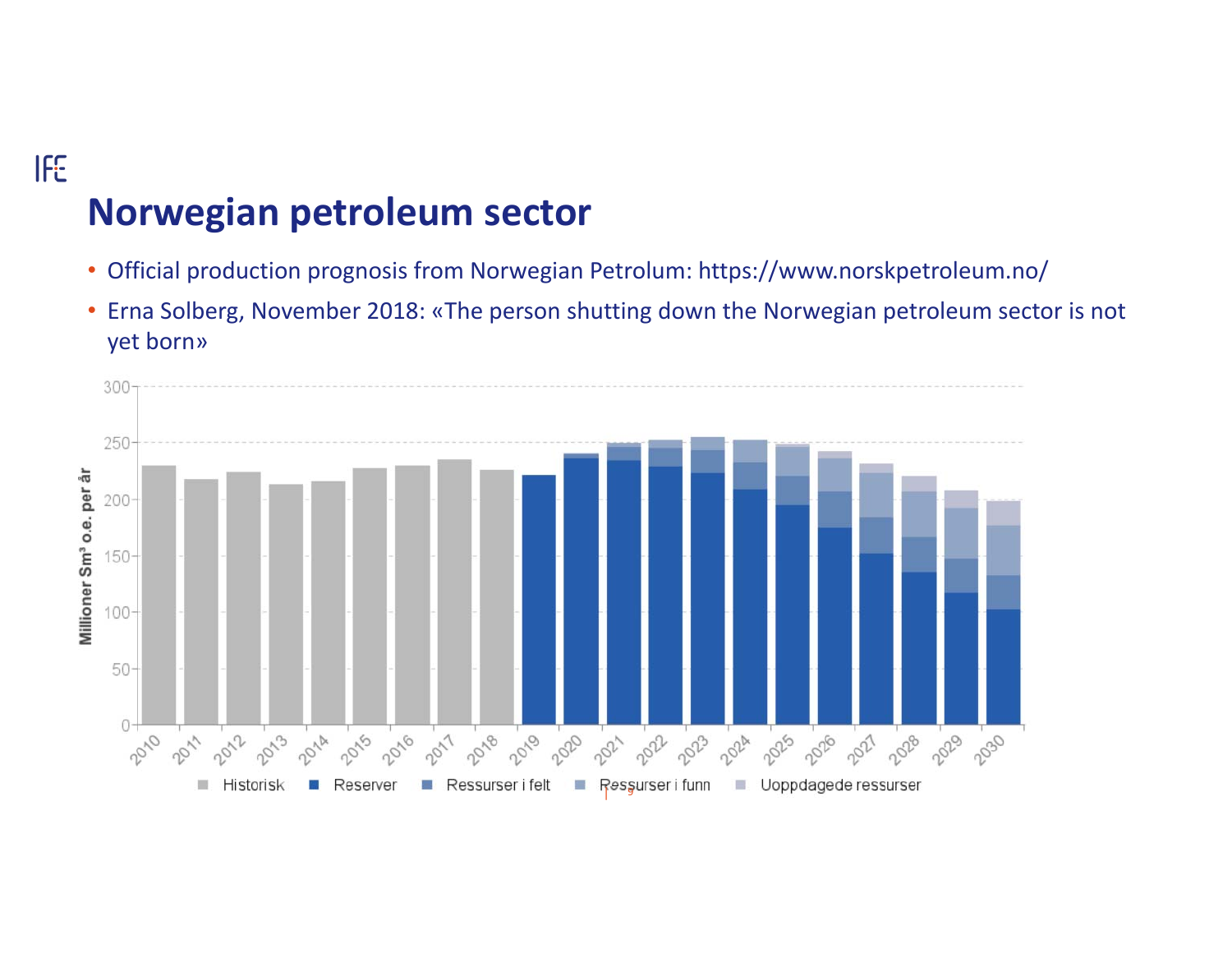# **Relationship between electricity use and GDP**

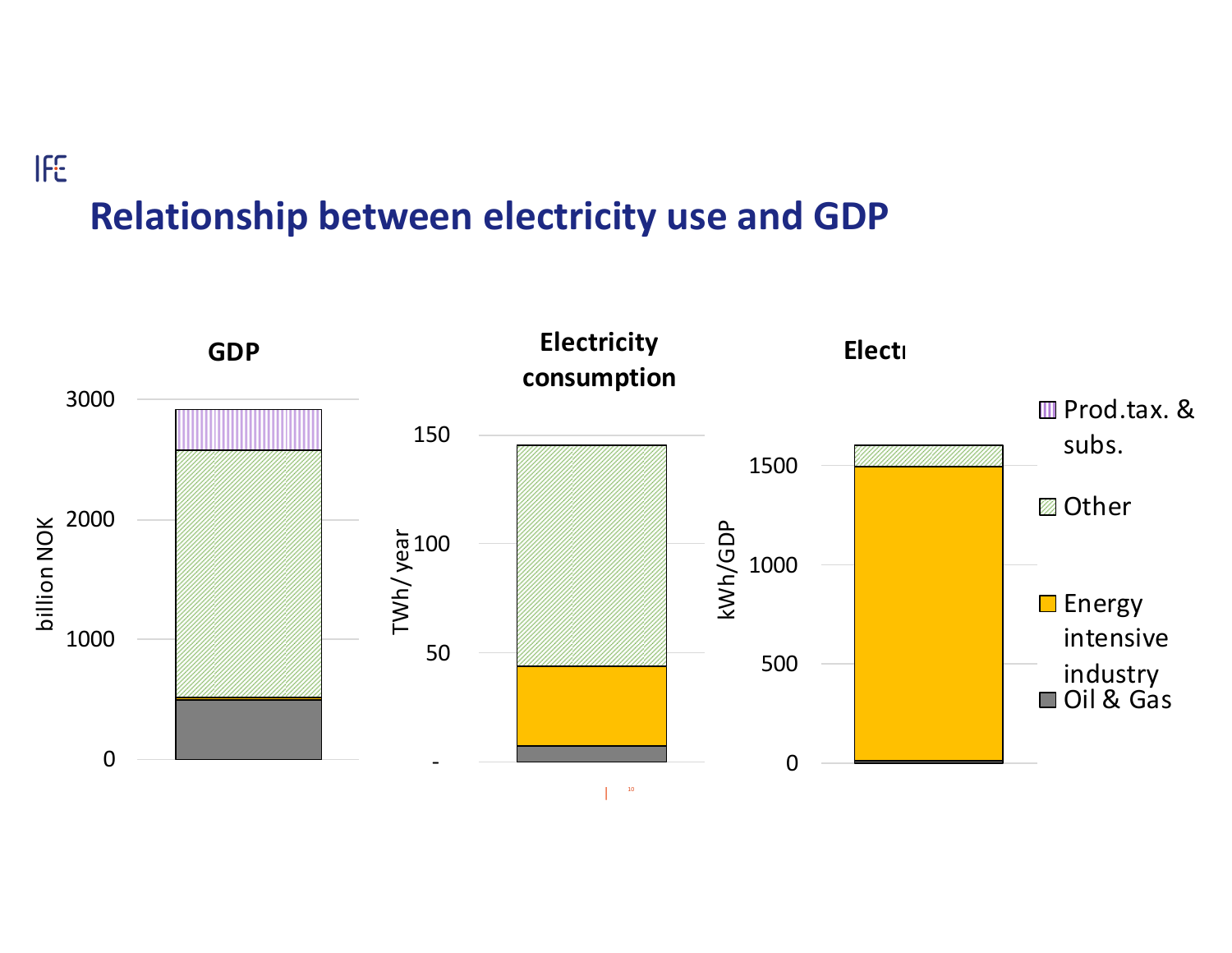### **Power intensive industry cannot replace all welfare from oil & gas**

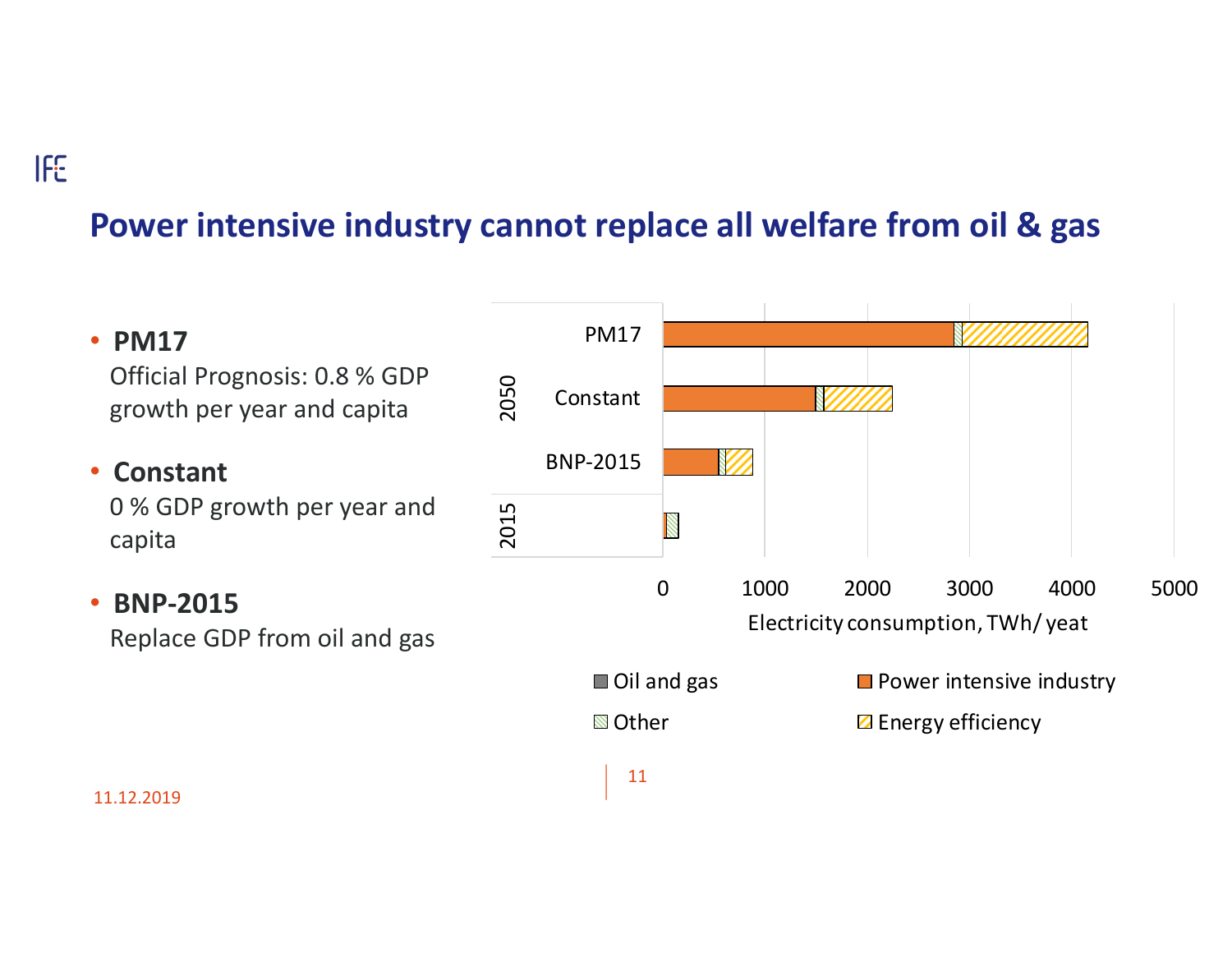# **IFE Illustration of 500 TWh**



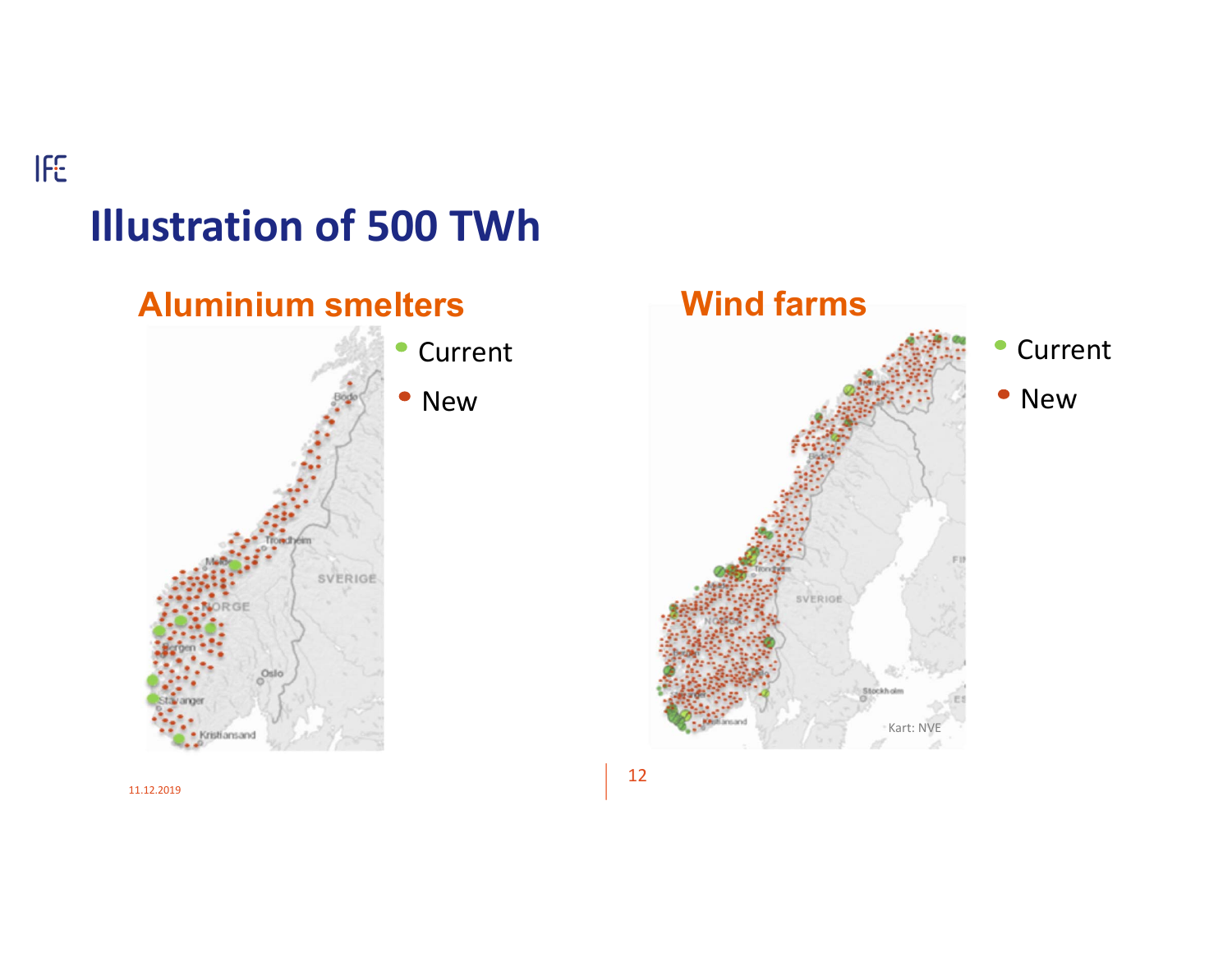# **Part II – TIMES energy system pathways Norwegian Energy Road Map 2050**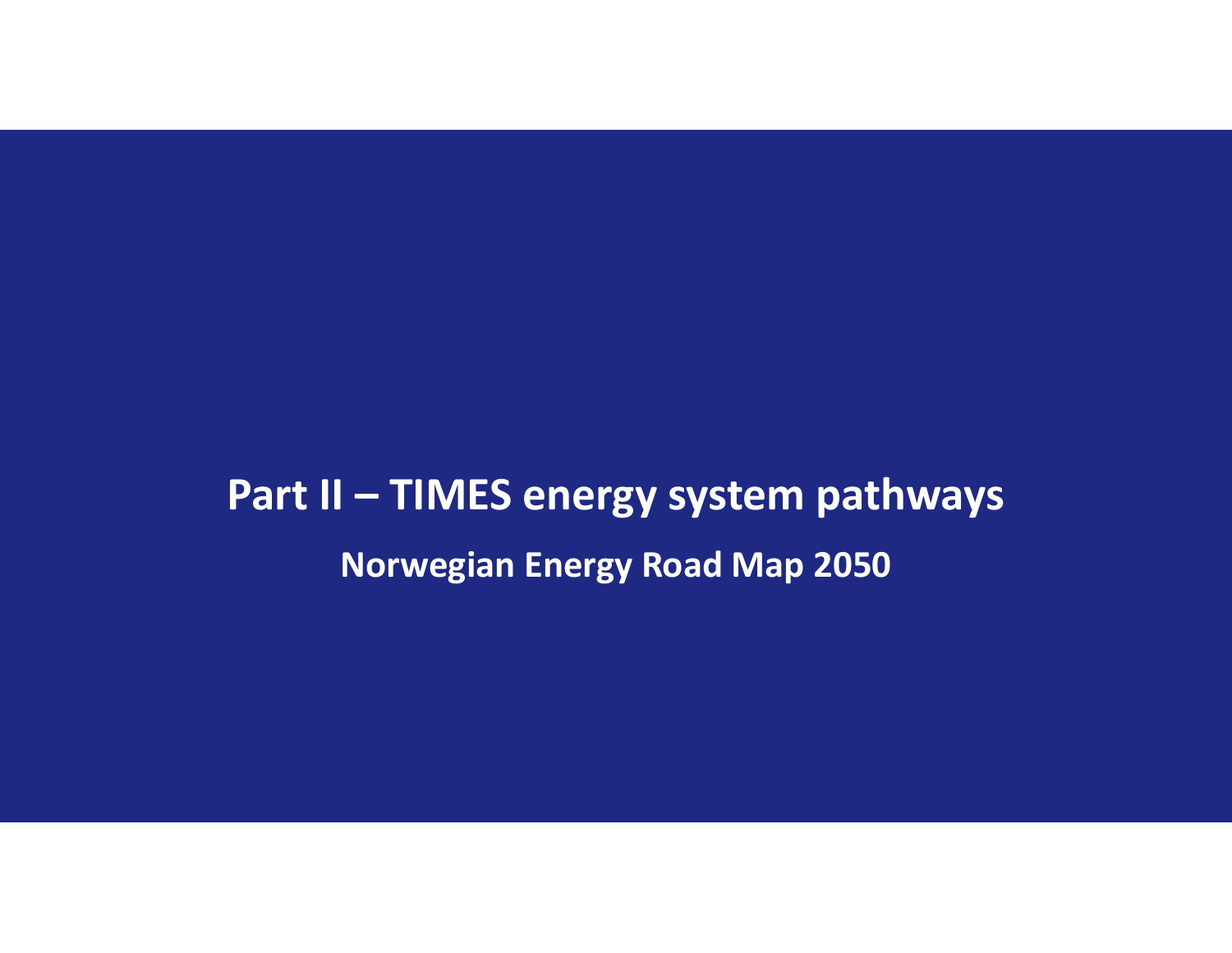IFE  $\vert$  14

# **Norwegian Energy Roadmap 2050**

- **Norwegian pathways to a low‐carbon energy system in 2050**
	- Presumption: Norwegian welfare is remained with a phase‐out of petroleum sector
	- New revenue from service and industry sector
- • **Impact of low carbon future on the energy system, power sector and the overall economy** 
	- •Energy system model: TIMES‐Norway
	- •Power market model: EMPS
	- •CGE model: REMES



Figure: Adobe Stock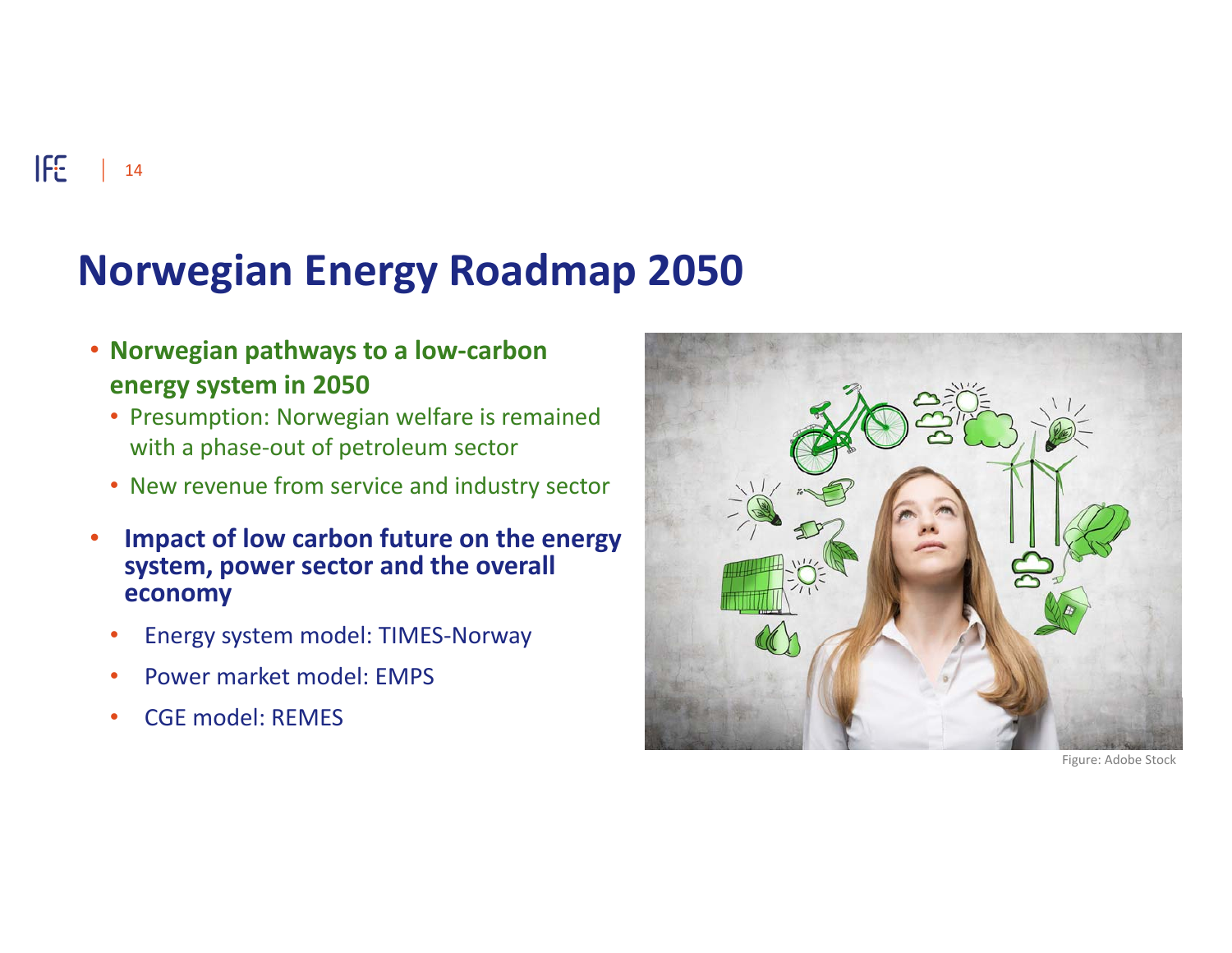# **TIMES‐Norway 2015‐2050**

- Developed together with the Norwegian Water and Resources Directorate
- Norwegian Spot price regions
- Detailed end‐use and power sector
- 260 time-slices
- •Currently converted to VEDA\_FE from Answer

1 5

- •Flexible temporal resolution
- High detailed demand sectors
- Ongoing research focus:
	- Flexibility
	- Transport and Buildings

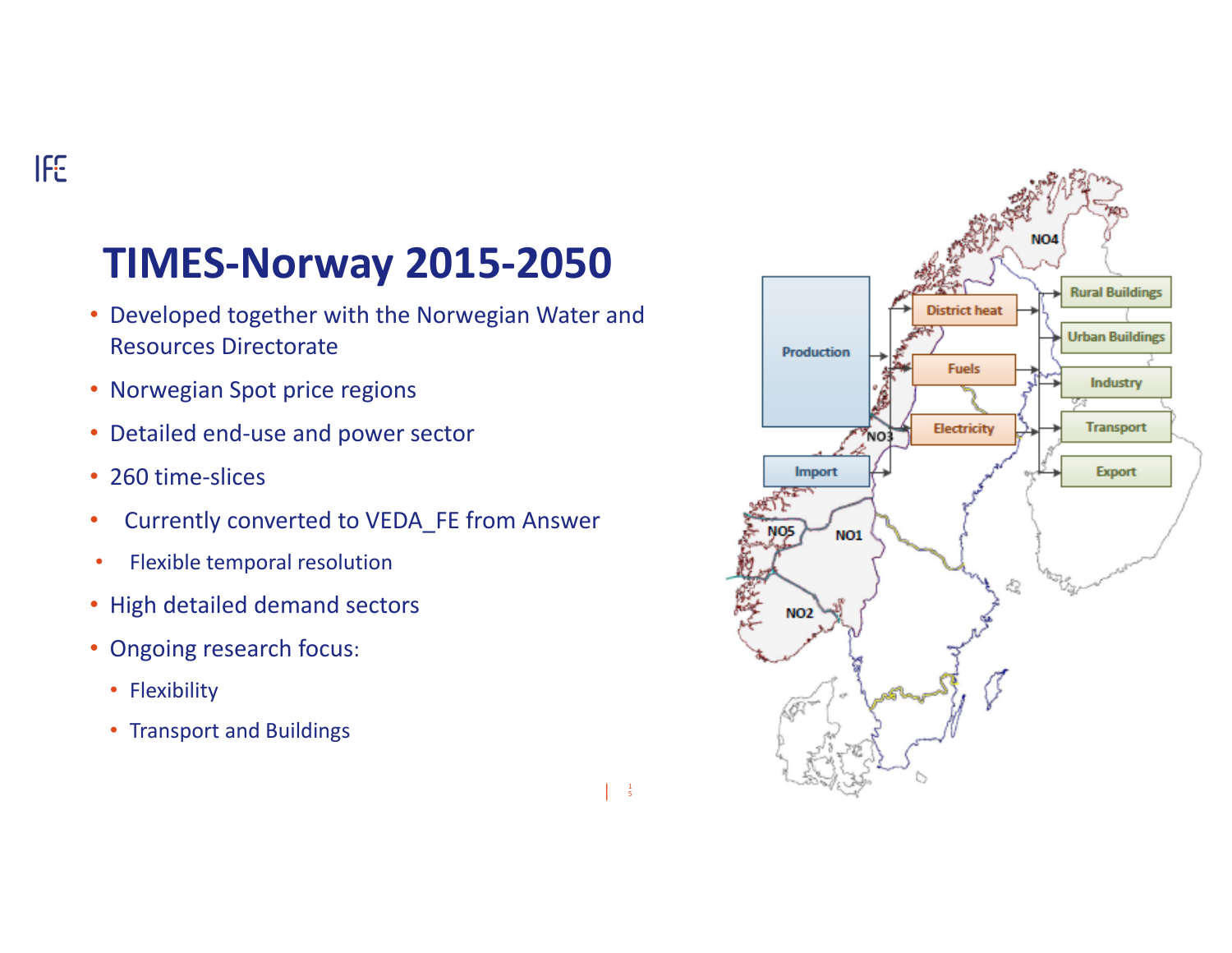#### 16

# **Norwegian Energy Roadmap 2050**

- **Norwegian pathways to a low‐carbon energy system in 2050**
	- •Norwegian welfare level is remained
	- $\bullet$ Constant GDP per population
	- $\bullet$ **Sensitivity** 
		- • 0.8 % increase in GDP per pop and year
- **Scenarios**
	- • **REF**erence
		- • Petroleum activity according to official prognosis
		- •No CO2‐limitation
- $\bullet$  **IND**ustry
	- •Petroleum activity = 50% of current activity
	- • Income loss covered by
		- •New industry
	- •Hydrogen production NG with CCS
	- •Biofuels limited and high costs
- • **SER**vice
	- •No petroleum activity
	- • Welfare loss covered by
		- •Highly increase in service sector
	- •High energy efficiency implementation
	- •Biofuels at current cost and unlimited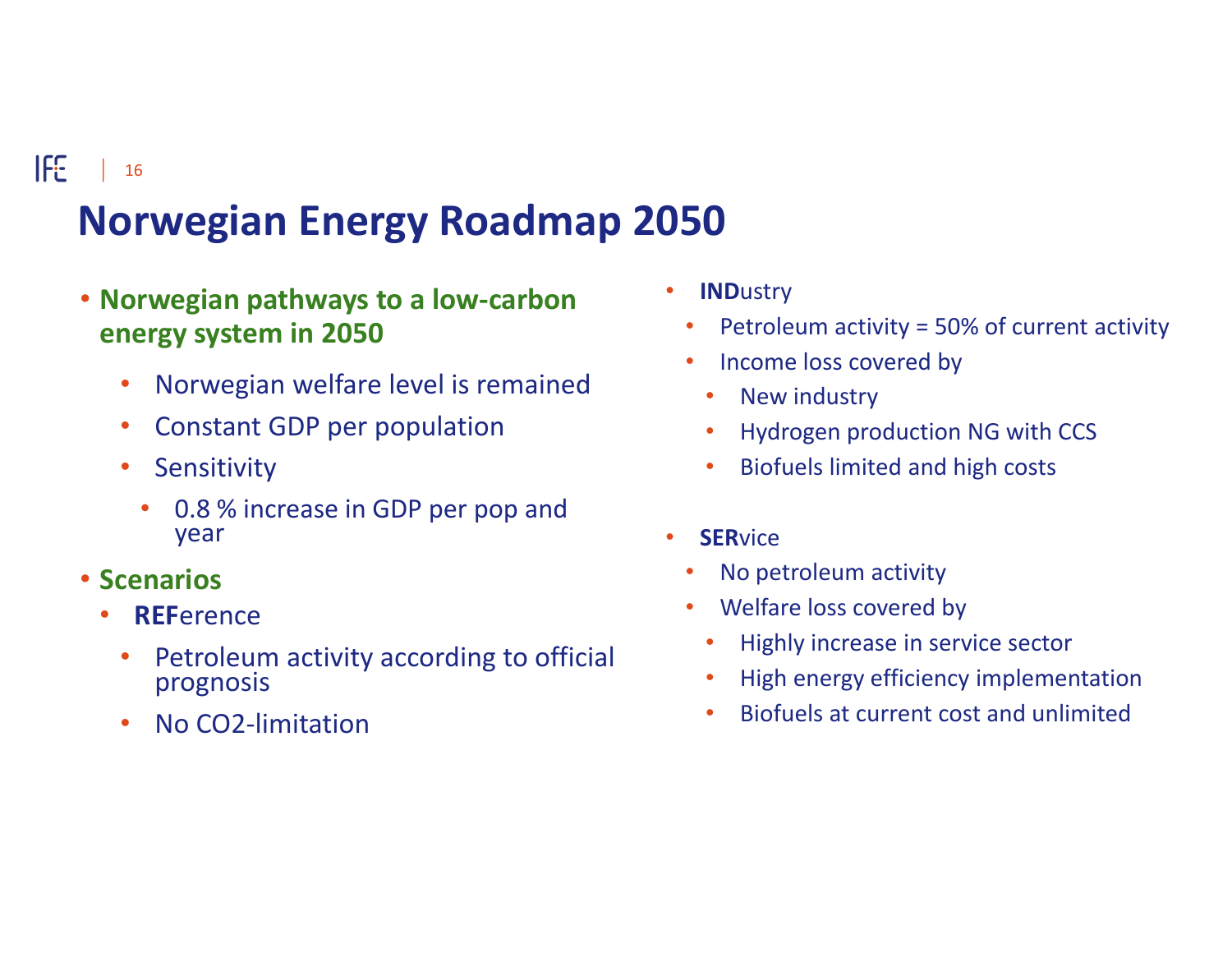#### **IFE** 17 **Demand projections varies between scenarios ‐ Change from 2015 to 2050**

- **REF** 
	- Industry and buildings +**7%**
	- Road transport **+51%**
- **SER**
	- Industry and buildings **‐7%**
	- Road transport: **0%**
- **IND**
	- Industry and buildings **+26%**
	- Road transport **+51 %**
- **IND‐0.8%** 
	- Industry og buildings **+60%**



#### Change from 2015 to 2050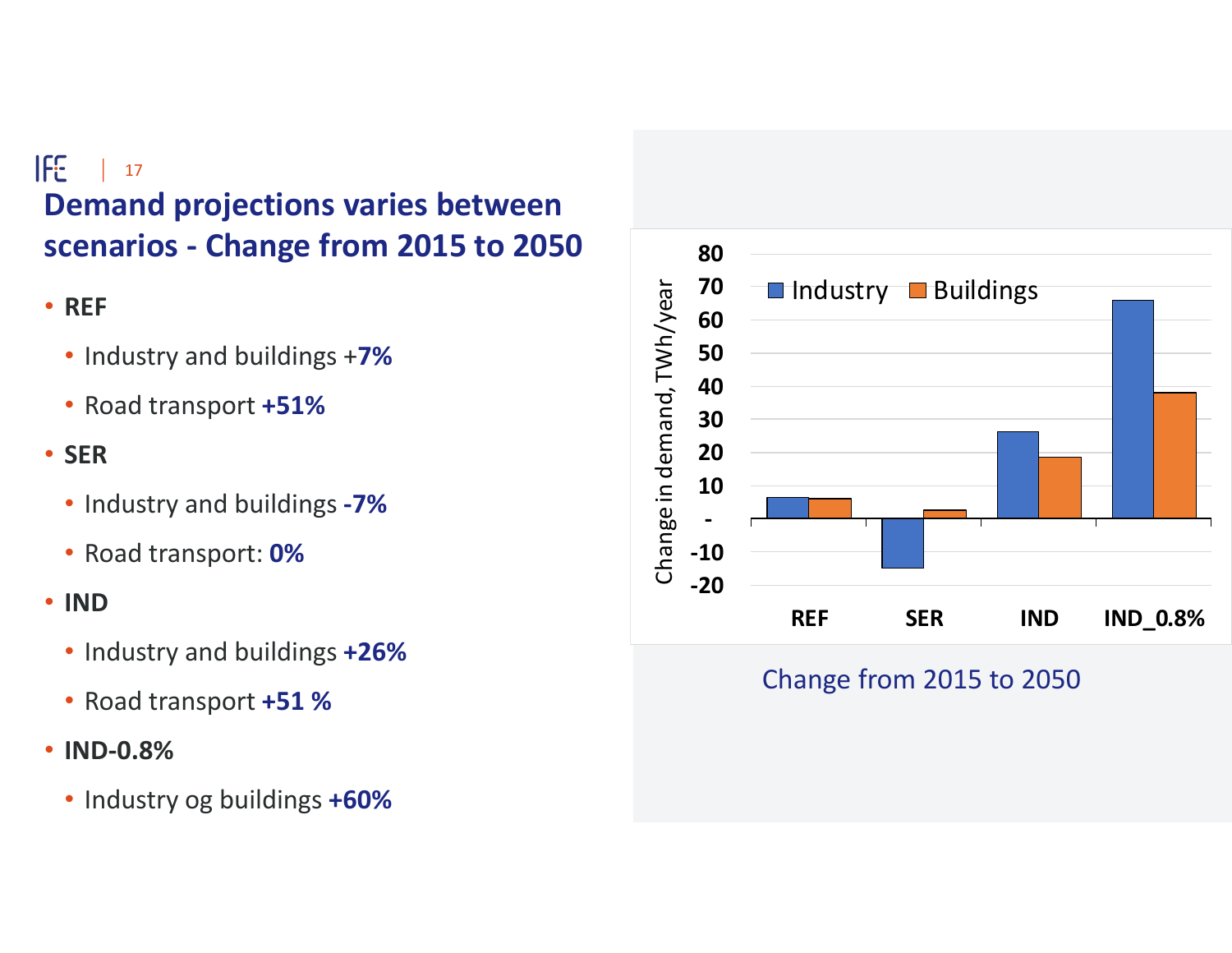### 18

### **Results‐ Final energy demand 2030 & 2050 depends on end‐use demand and technologies**



Fossil ■Bio ■Electricity ■Hydrogen ■District heat ⊠Energy efficiency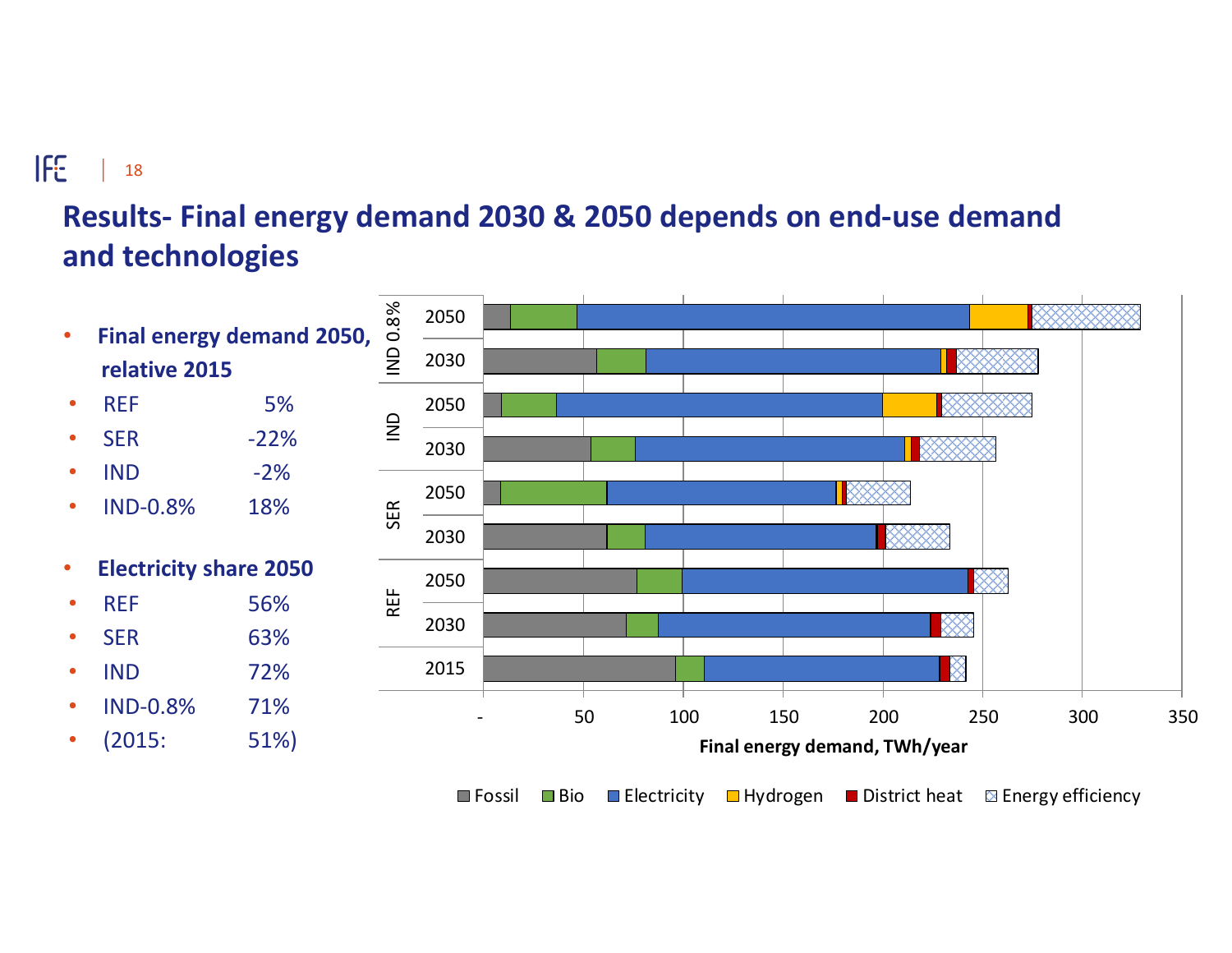**IFE**  $\mathbb{R}$ 19



## **Results‐ Emission cuts is most challenging in Industry**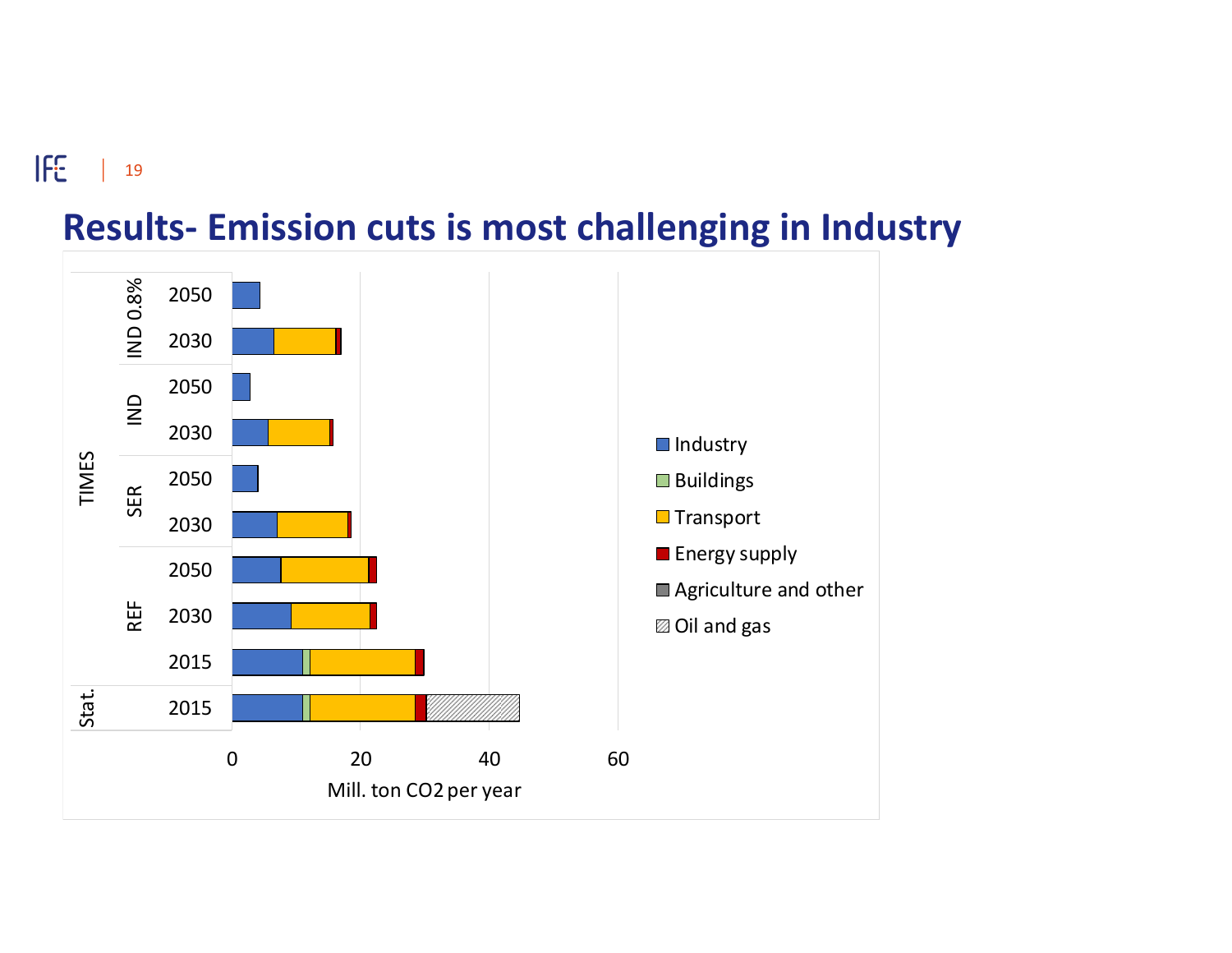#### **IFE**  $\Box$ 20

# **Results‐ Electricity consumption increases in all scenarios except SERvice**

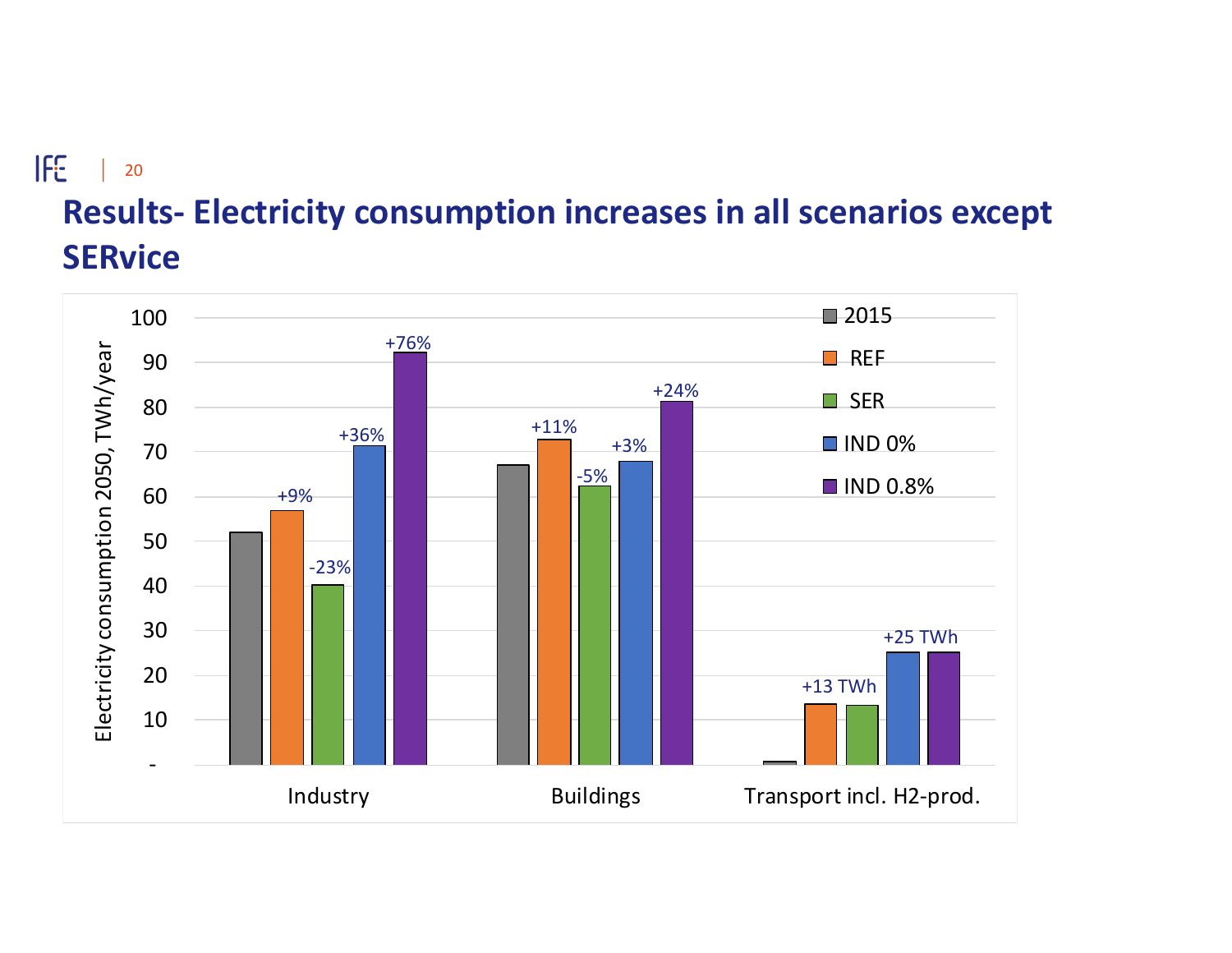

#### **Results‐ Fuel use in transport sector is scenario dependent**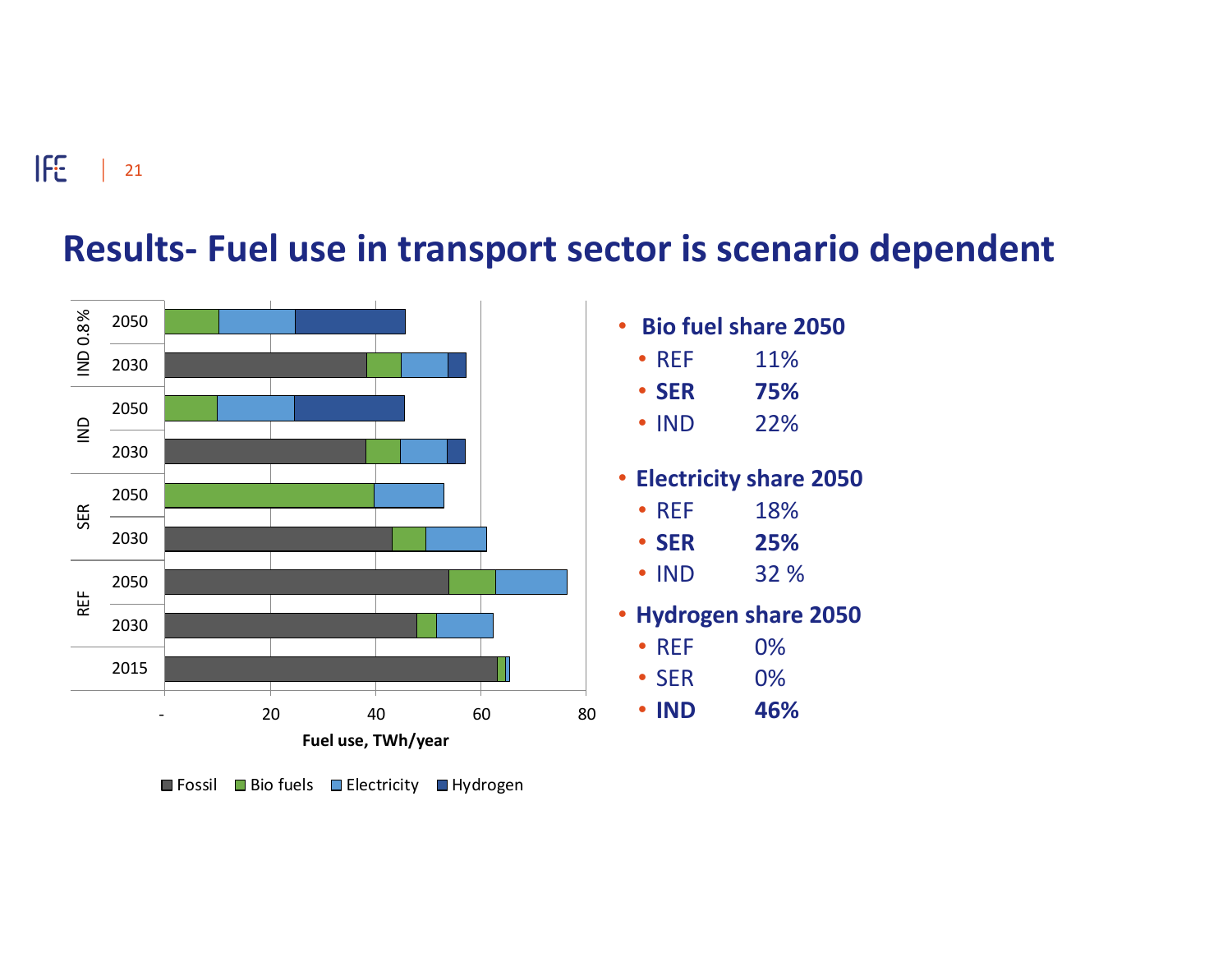#### 22

### **Results‐ Significant new wind power investments in all scenarios**

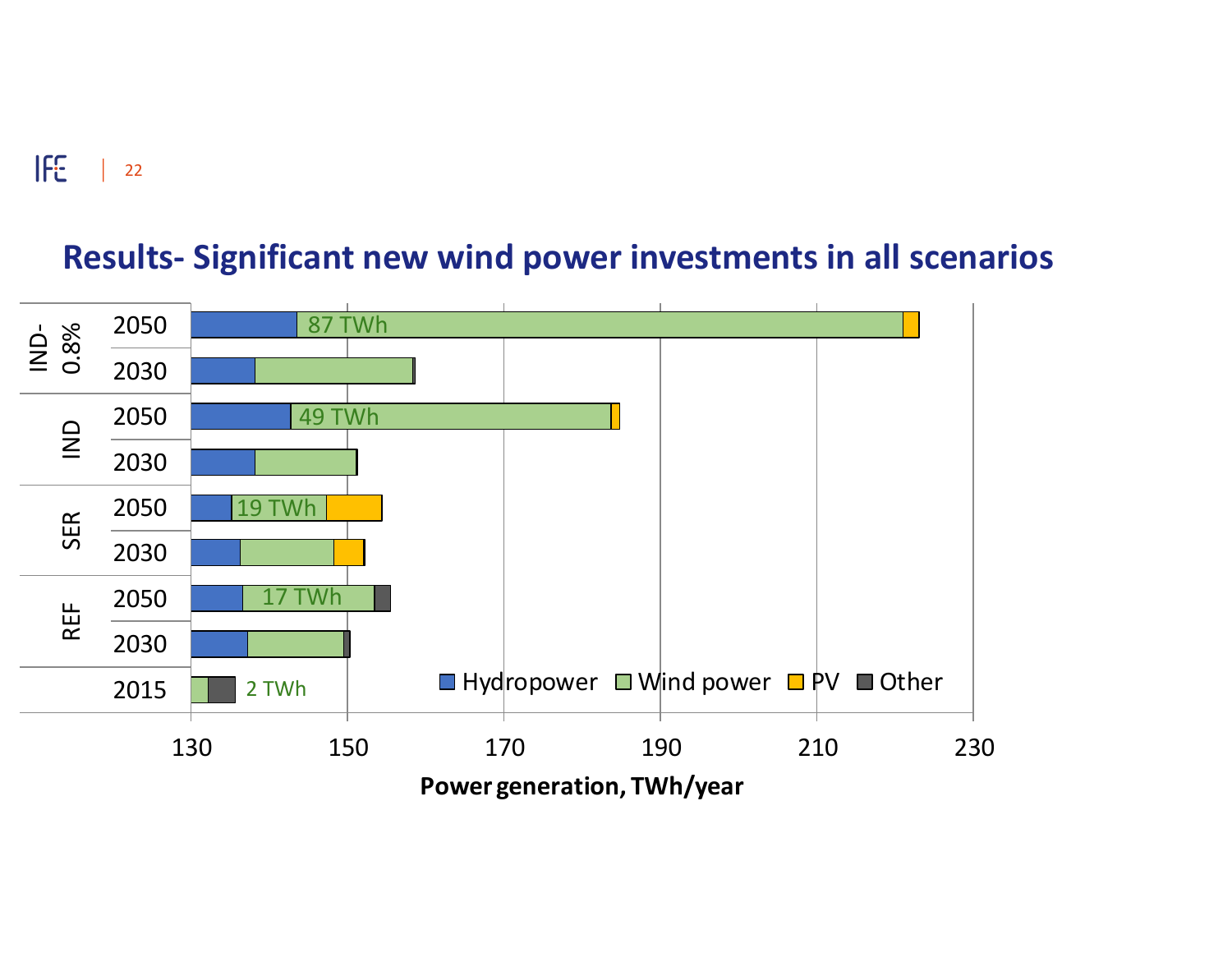#### **IFE**  $\vert$  23

### **Power generation INDustry scenario depends on policy and technology development**

- IND1: Basis
- IND1E: No energy efficiency
- IND1T: 2017‐taxation
- IND1W: Onshore wind power <26 TWh
- IND1W2:W + increased grid fee 10 øre/kWh
- IND1W3: W + double grid fee
- IND1W4: W3 + cheaper PV

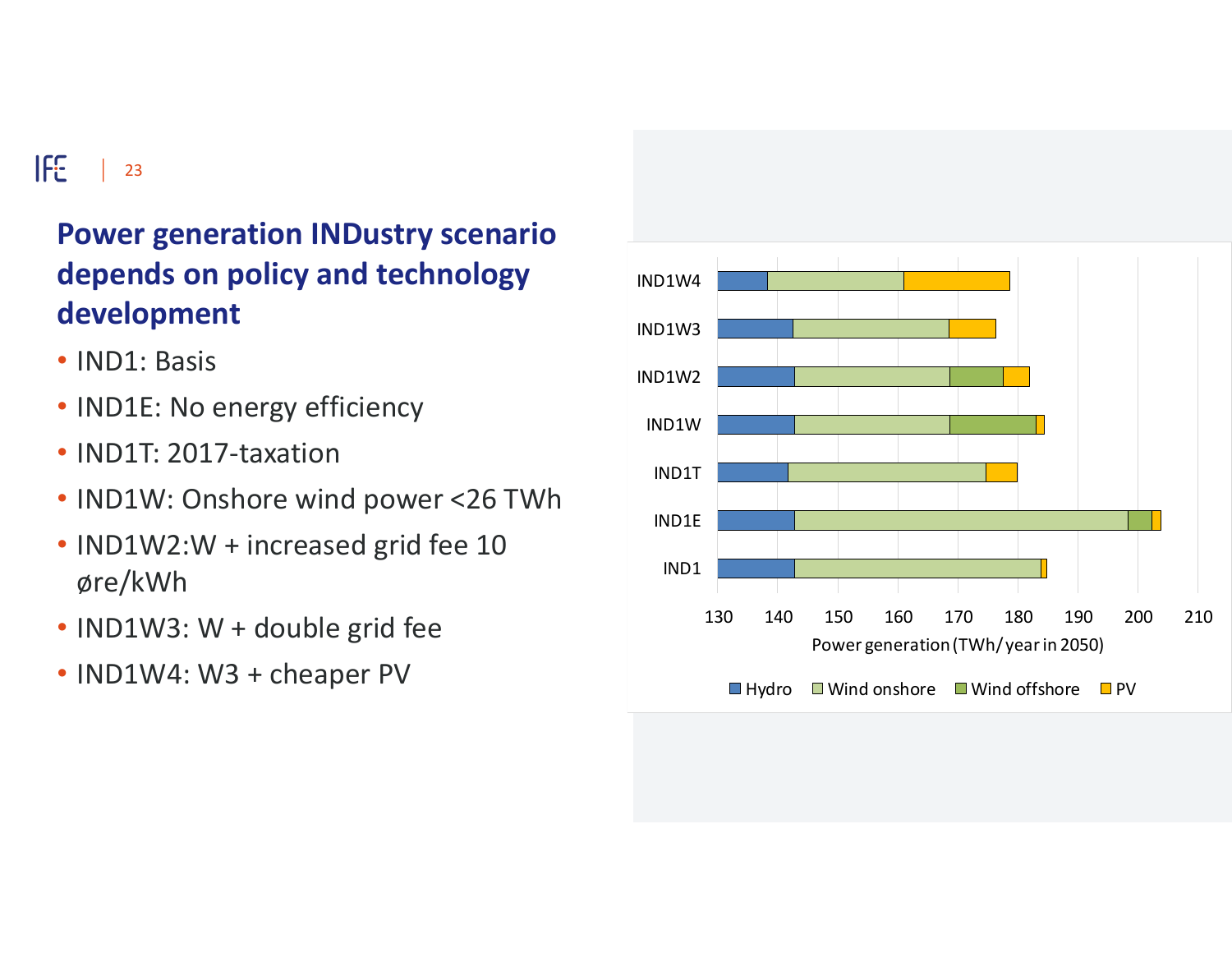#### $\left| \int_{0}^{2}$  | 24

# **Conclusions‐ Norwegian energy system pathways**

- **There are several transition pathways to a low‐carbon Norwegian energy system**
	- •Dependent on future revenue streams
	- $\bullet$ Technology development; e.g. hydrogen & sustainable biofuels
- **A low‐carbon future requires considerably changes to the Norwegian energy system**
	- $\bullet$ More electrification/ H2 and use of biomass
	- •New power generation
- • **Actions are required today to facilitate a Norwegian transition to a low‐carbon energy system**
	- •Alternative revenue streams than oil and gas
	- $\bullet$ Infrastructure